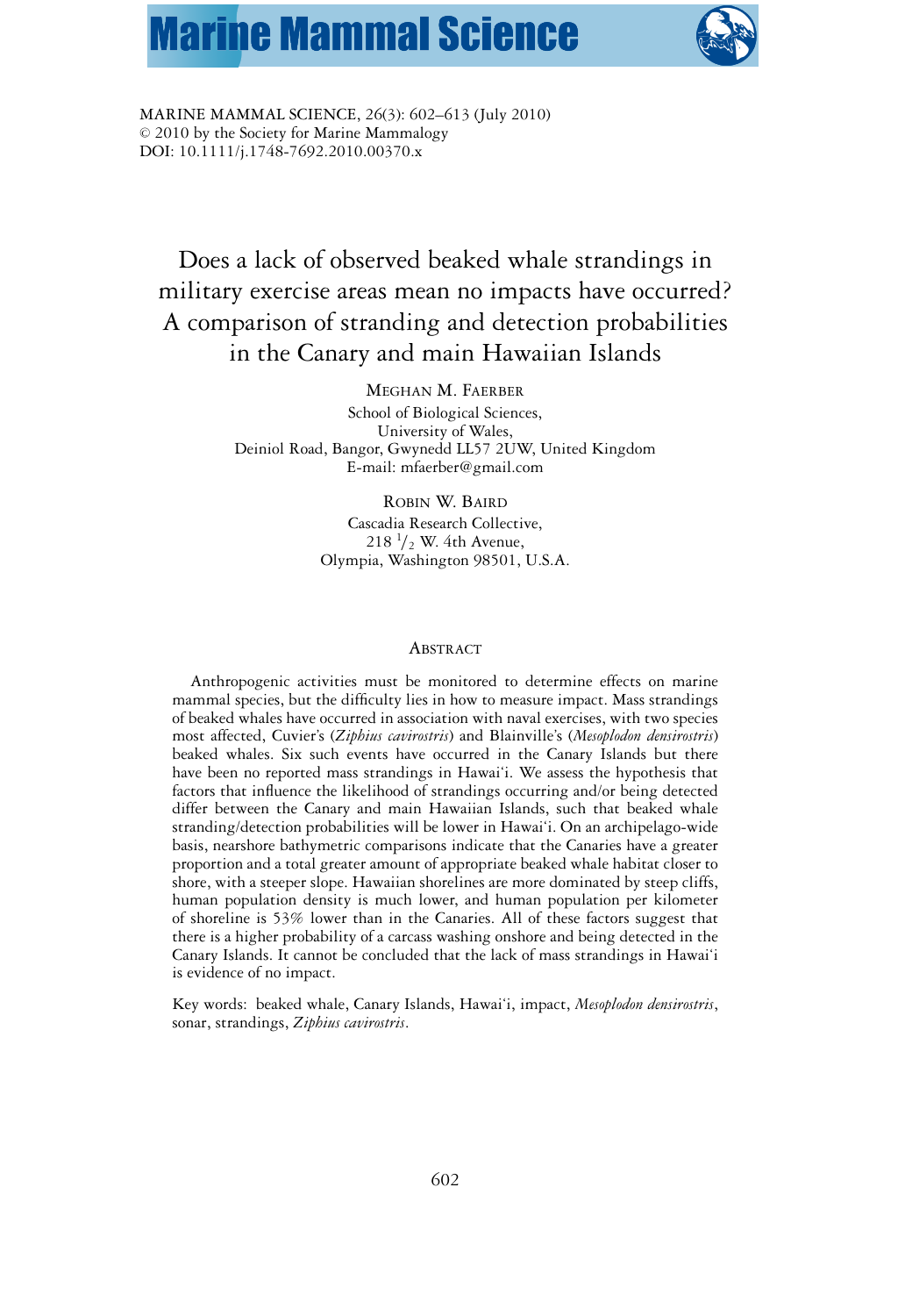Beaked whales can be found in all of the world's oceans and are still one of the least studied families of odontocetes, in spite of recent advances in the knowledge of their acoustic ecology and behavior (Johnson *et al.* 2004, Madsen *et al.* 2005, Aguilar de Soto 2006, Baird *et al.* 2006, 2008, Tyack *et al.* 2006, McSweeney *et al.* 2007). A number of recent mass strandings of beaked whales have occurred in close temporal and spatial proximity to naval exercises with associated sonar linked as the likely cause of such events (Simmonds and Lopez-Jurado 1991, Frantzis 1998, Balcomb and Claridge 2001, Evans and England 2001, Jepson et al. 2003, Fernández et al. 2005, Hildebrand 2005, Cox *et al.* 2006). Two species are most affected, Cuvier's (*Ziphius cavirostris*) and Blainville's (*Mesoplodon densirostris*) beaked whales, with strandings in association with military exercises reported for Greece (in 1996), the Bahamas (in 2000), Madeira (in 2000), and the Canary Islands (in 1985, 1988, 1989, 1991, 2002, and 2004) (Vonk and Martín 1989, Frantzis 1998, 2004, Balcomb and Claridge 2001, Freitas 2004, Martín *et al.* 2004, Cox *et al.* 2006, D'Spain *et al.* 2006, International Whaling Commission 2006). While the mechanisms causing the strandings are unclear, mid-frequency sonar associated with the exercises is thought to result in behavioral changes that lead to a suite of physiological impacts ( Jepson *et al.* 2003, Fernández et al. 2005, Aguilar de Soto 2006, Cox et al. 2006, Tyack et al. 2006, Hooker *et al.* 2009).

With the exception of Greece, all other locations were oceanic islands. Whether this is a result of more preferred beaked whale habitat surrounding islands than any other type of location, naval military preference for training near oceanic islands, or a combination of these and potentially other factors, remains unknown. Additionally, conditions for mass strandings may be optimized when the sound source travels through deep channels, between islands, or deep canyons such as those near the incident in Greece (Hildebrand 2005).

Within the last 22 yr, there have been 11 mass stranding events involving beaked whales in the Canary Islands; 6 are known to have directly coincided with naval sonar use or with naval maneuvers operating in the area, while there is no information on naval activities for the other events (Simmonds and Lopez-Jurado 1991, Martín *et al.* 2004, Cox *et al.* 2006, Martín and Tejedor 2009). From 1980 through 2006 there were 87 beaked whale stranding events documented in the Canary Islands representing 119 individuals (Martín and Tejedor 2009). There are resident beaked whale populations that can be found year-round very near to the coast around the Canary Islands (Aguilar de Soto 2006, Arranz*et al.* 2008). In recent years management policies have been introduced by the Spanish Ministry of Defense in an attempt to lower the impact of naval exercises on beaked whales. Use of naval sonar in the Canary Islands is permitted no less than 92 km off the coast of the Canary Islands (Aguilar de Soto and Martín 2007). However, naval exercises that have occurred more than 185 km offshore have still resulted in the stranding of beaked whales in the Canary Islands (Aguilar de Soto and Martín 2007). The Hawaiian Islands experience regular naval exercises (Anonymous 2006) and contain resident beaked whale populations (McSweeney *et al.* 2007, Schorr *et al.* 2009). Only nine beaked whale strandings have been documented in the Hawaiian Islands through 2007 (Maldini *et al.* 2005, D. Schofield<sup>2</sup>), and no mass strandings have been reported. Based on this stranding record, the US Navy has stated that it is "extremely unlikely that any significant behavioral response will result from the interaction of beaked whales and the use of

<sup>&</sup>lt;sup>2</sup>Personal communication from David Schofield, NOAA National Marine Fisheries Service, 1601 Kapiolani Boulevard, Suite 1110, Honolulu, HI 96814, 5 May 2007.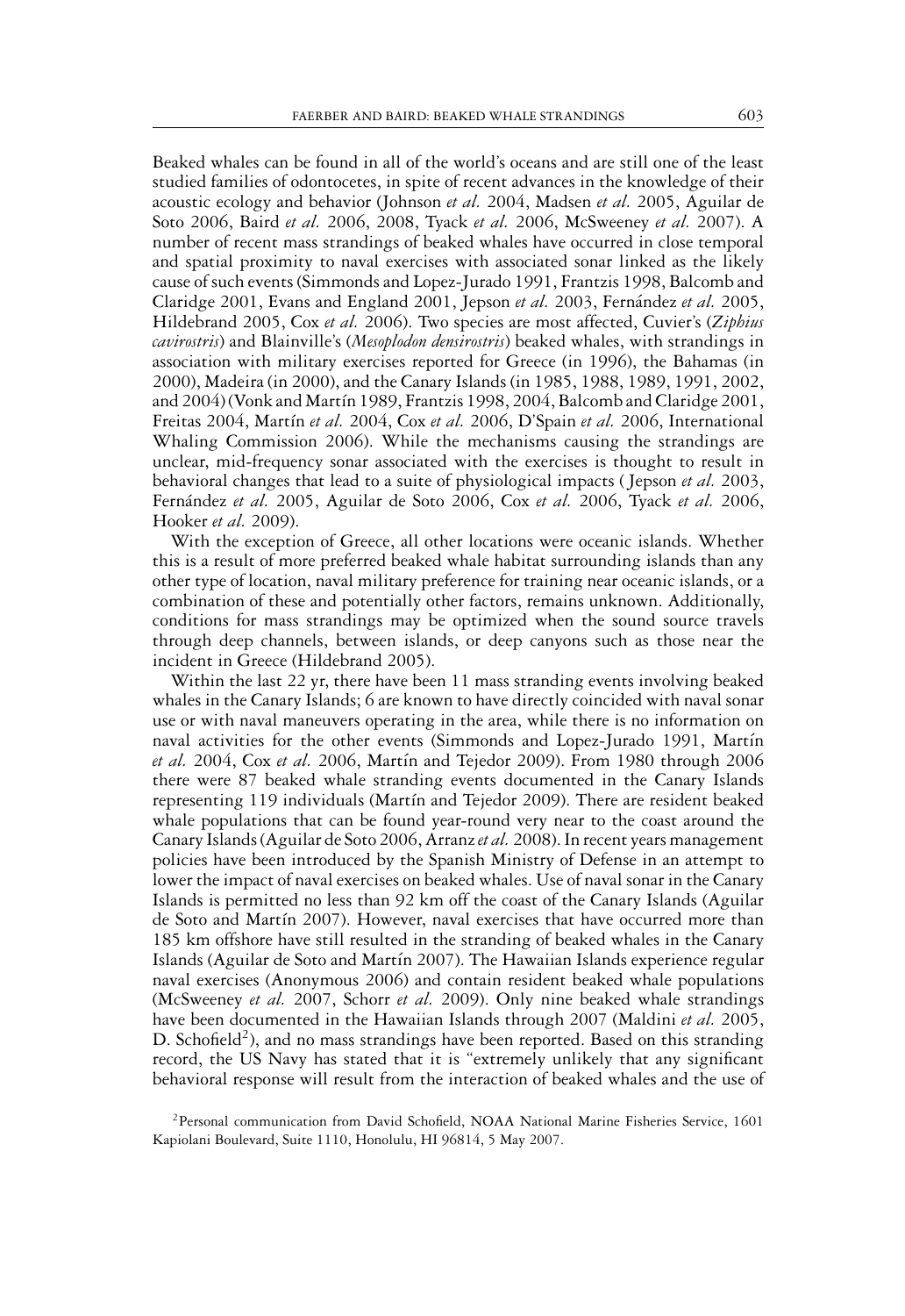sonar" (Anonymous 2006). However, the absence of evidence (of an impact) is not evidence of absence.

Here we examine a number of variables that could influence the probability of a dead or disorientated beaked whale from reaching the shoreline, such as distance from the coast to typical beaked whale "habitat," occurrence of fringing reefs, large scavenging sharks, sea surface temperature, and currents. In addition, we examined factors affecting the probability of detection once onshore, including shoreline slope and density of human population, in both Hawai'i and the Canary Islands. Information about frequency, distribution, and intensity of naval activity in either area is classified. However, both areas are known to host large scale naval exercises involving mid-frequency active sonar use (Anonymous 2006, Cox *et al.* 2006, Navy 2006).

#### **METHODS**

Ocean bathymetry data and coastal land data were obtained from different sources and available at different resolutions. Bathymetry data for the main Hawaiian Islands was obtained with a resolution of 3 arcseconds (approximately 93 m) through the National Geophysical Data Center (Divins and Metzger 2006). The Canary Islands bathymetry data were acquired from the General Bathymetric Chart of the Oceans Digital Atlas system (GEBCO 2003) at a resolution of 1 arcminute (approximately 1.86 km). Information for coastal slope analyses was extracted from digital elevation models (DEM) for both areas. The main Hawaiian Islands DEM's were at a resolution of 10 m and acquired from the Coastal Geology Group at University of Hawai'i (School of Ocean and Earth Science and Technology 2006). The Canary Islands information was obtained from an online digital mapping service (MapMart 2006), at a resolution of 90 m. Land area information, length of coastline, and human population numbers for the Hawaiian Islands were taken from The State of Hawai'i Data Book (Hawaii 2005). Comparable information for the Canary Islands was obtained from The National Statistics Institute of Spain (Instituto Nacional de Estadística 2006). Sea surface temperature (SST), sea surface salinity (SSS), surface seawater density, current speed and direction, and wind speed and direction were obtained from various sources (Fofonoff and Millard 1983, Barton *et al.* 1998, 2001, Zhou et al. 2000, Navarro-Pérez and Barton 2001, World Ocean Atlas 2005, Ocean Atlas of Hawai'i 2006, Windfinder 2009).

ArcView GIS 3.3 software was used to analyze various bathymetric and topographic comparisons between the Hawaiian and Canary Islands. Bathymetric data were analyzed at intervals of 1 km extending out from the shoreline of each island to a total distance of 10 km, and then one interval from 10 km to 20 km. From these intervals a mean depth was used to produce mean depth profile graphs for each island and as a collective island chain. Within the main Hawaiian Island chain, four of the islands are in close proximity to one another and separated by shallow (<200 m depth) channels: Moloka'i, Maui, Lana'i, and Kaho'olawe. Distances among these islands range from 11 to 15 km and collectively they make up what is known as "Maui Nui." Due to close proximity and multiple overlaps of depth intervals, overlapping intervals were merged to avoid counting a value more than once. For the entire island chain mean depth profiles, these islands were grouped as one. Depth and slope in the channels between the other islands were recorded associated with the closest island, so that each area was counted only once.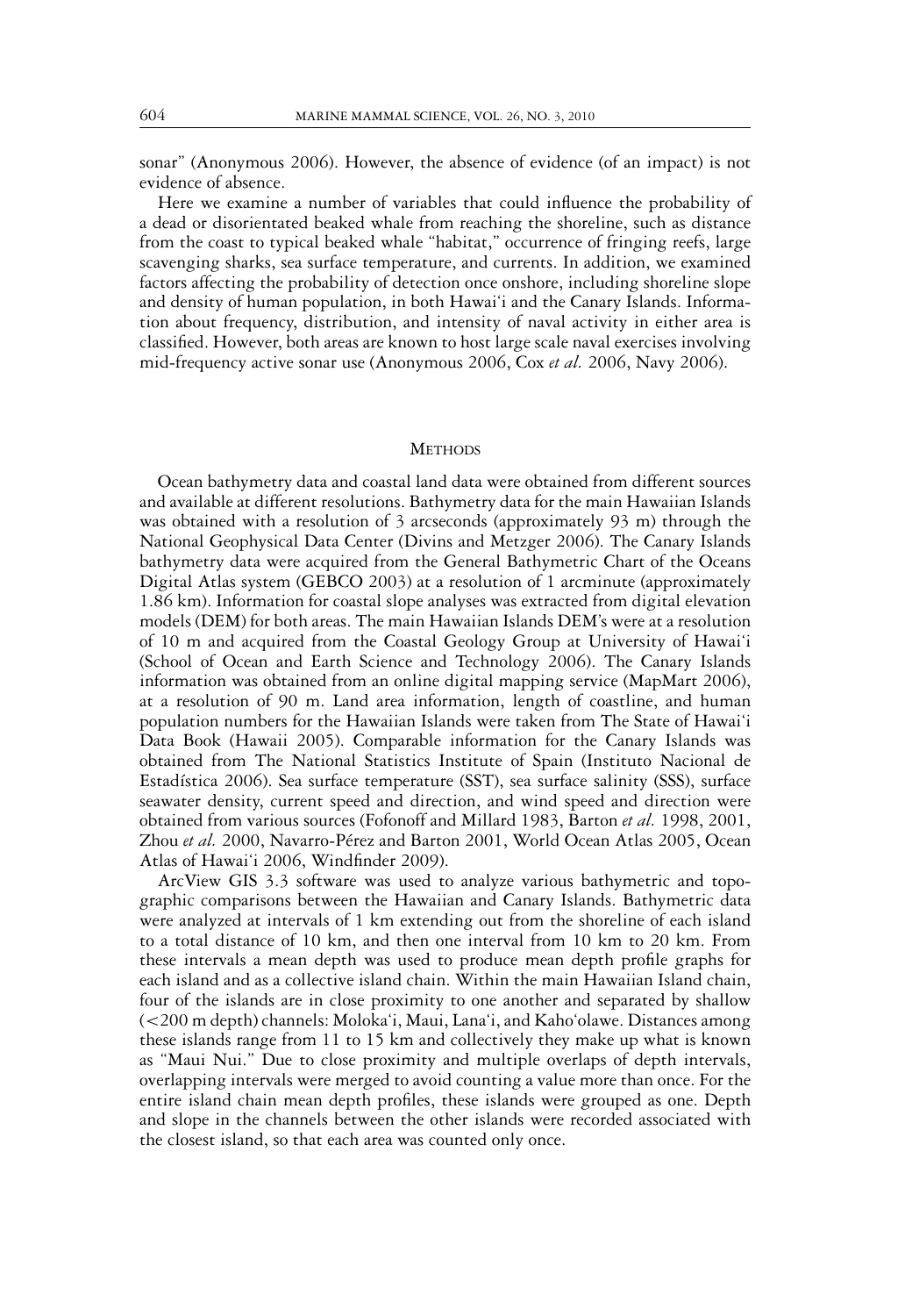Percent area of suitable habitat for beaked whales surrounding each island at various distances from shore was calculated, for intervals of 0–3 km, 0–6 km, 0– 10 km, and from 10 to 20 km from shore. Suitable habitat for beaked whales is defined here as a depth of  $>650$  m. This minimum depth for suitability was chosen because it is the within 20 m of the shallowest depth reported for a beaked whale sighting in Hawai'i (Baird *et al.* 2006), despite substantial survey effort at shallower depths. For interval distances of 0–10 km and 10–20 km, the same island grouping of Maui Nui was used to prevent overlapping intervals and potentially over calculating certain depth ranges when used for an overall island chain total.

Due to similar circumstances as in the Hawaiian Islands, two of the Canary Islands, Fuerteventura and Lanzarote, were merged and calculated as one value amongst the other islands for a general Canary Islands mean depth profile. Beaked whales are reported in shallower water in the Canary Islands (Ritter and Brederlau 1999, Arranz *et al.* 2008), and sighting depths for beaked whales can vary among islands for both archipelagos. However, we used depths of >650 m to calculate the proportion of suitable beaked whale habitat for both areas, to allow direct comparisons. The implications of this to our conclusions are discussed later.

Topographic maps obtained for each individual main Hawaiian Island were loaded into ArcView GIS 3.3 as a DEM file to determine coastline slope from the shore inland. The Spatial Analyst extension was used to derive slope and data were re-classed into nine categories of 10◦ increments. Slope increments were grouped further, with a higher slope category indicating an increased difficulty of accessing the coast. Accessibility is defined here as the ease at which the shoreline can be reached in a particular area as a factor of the coastline slope in that area. Slope measurements of 0–20◦ were classified as easy accessibility, 20–50◦ slopes were classified as moderate accessibility, and 50–90◦ slopes were classified as difficult accessibility. An interval extending from the shore inland to a distance of 100 m was measured. Within this interval, percent area of slope categories was extracted. Other values related to land area, shoreline length, human populations, and various oceanic features were directly compared.

#### **RESULTS**

Waters around the Canary Islands generally reach greater overall depths closer to shore and have a steeper slope than in the Hawaiian Islands (Fig. 1). Within 10 km of shore the main Hawaiian Islands reach a mean depth of 990 m, with a slope of −94.96 m/km, while the Canary Islands reach a mean depth of 1,223 m, with a slope of −133.71 m/km (Fig. 1). As distance from shore increases, water depth and the amount of suitable beaked whale habitat increases for both locations (Table 1). Overall coastline lengths are slightly less for the Canary Islands compared to the main Hawaiian Islands (Table 2); thus, there is less total water area surrounding the islands at any given distance. However, a greater proportion of the area within the distances from shore measured is suitable for beaked whales (depths  $>650$  m) in the Canary Islands (Table 1). Taking into account the shorter coastline lengths between the two areas, within 3 km of shore the Canary Islands have 49.4% more beaked whale habitat than the main Hawaiian Islands, and within 6 km of shore have 31.3% more beaked whale habitat. Topographic measurements of percent area within the different slope categories indicate that the main Hawaiian Islands have a larger amount of area with shoreline slopes of  $50-90°$  (Fig. 2). Although the total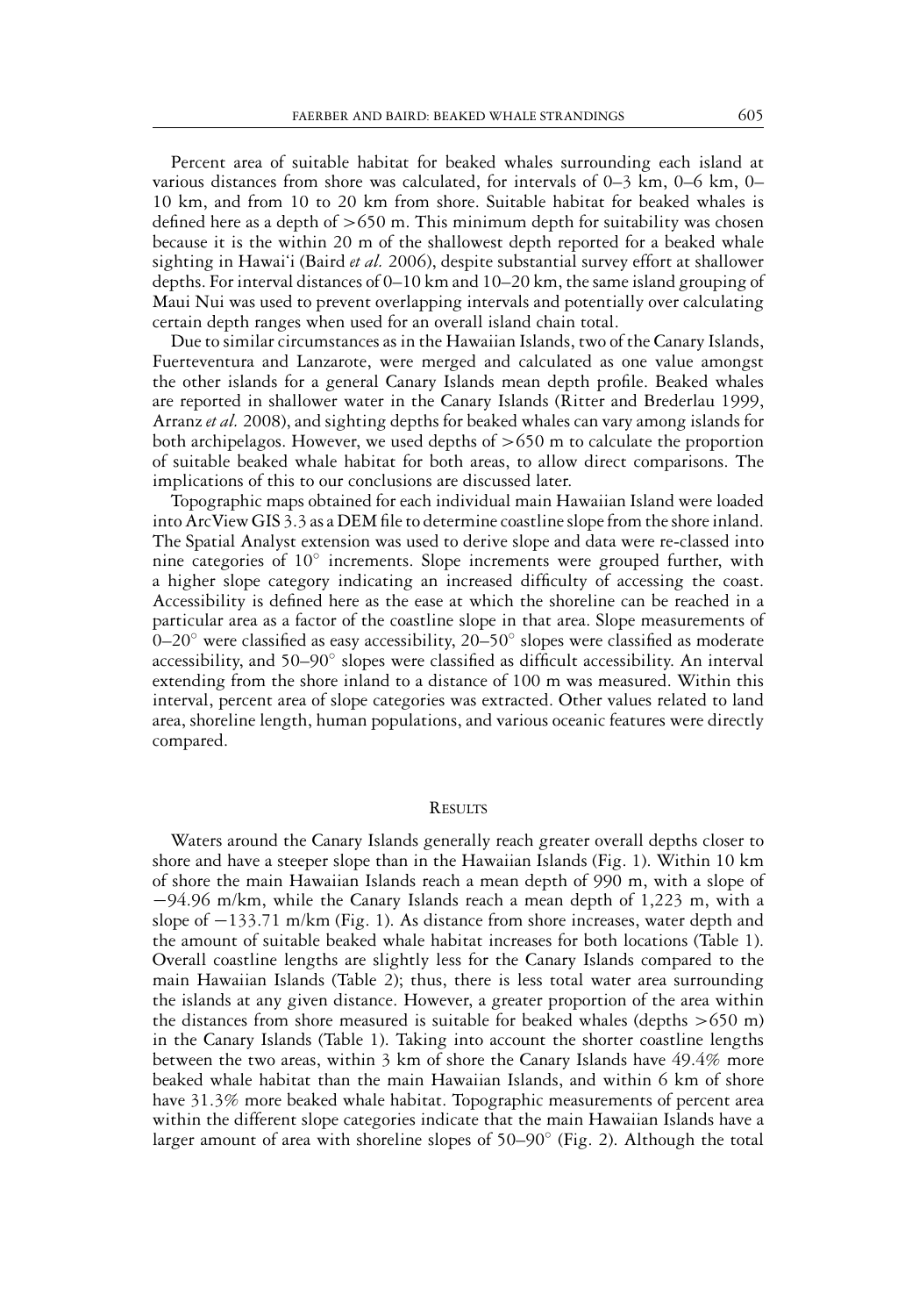

*Figure 1.* Mean depth comparison between the main Hawaiian and Canary Islands at 1 km intervals from shore. Values shown are averages of the islands within each archipelago and bars represent  $\pm 1$  SD. The error bars for the two lines are slightly offset for clarity.

land area in the Canary Islands is only about 45% of the area of the main Hawaiian Islands, human population density in Hawai'i is only about 28% of that of the Canary Islands, and population per km of shoreline in Hawai'i is about 53% of that in the Canary Islands (Table 2). The Canary Islands have higher sea surface salinity, lower sea surface temperature, higher surface seawater density, and slower current speeds (Table 3).

#### **DISCUSSION**

The Canary Islands reach a greater depth with a steeper slope closer to shore than the Hawaiian Islands (Fig. 1). Beaked whales are known to prefer these deep water habitats and regions of steep slope, so the occurrence of deeper waters close to shore denotes an increased potential for beaked whales presence closer to shore (MacLeod and Zuur 2005, Baird *et al.* 2006). Both the proportion of area closely surrounding the islands that is thus suitable beaked whale habitat (depths  $>650$  m), and the

*Table 1.* Percent area of suitable beaked whale habitat (defined as depths >650 m) within various distances from shore.

|                                         | Distance from shore |                    |                   |                |  |  |
|-----------------------------------------|---------------------|--------------------|-------------------|----------------|--|--|
|                                         | $0-3$ km            | $0 - 6 \text{ km}$ | $0-10 \text{ km}$ | $10 - 20$ km   |  |  |
| Main Hawaiian Islands<br>Canary Islands | $6.3\%$<br>10.6%    | 16.5%<br>24.4%     | 29.2%<br>36.0%    | 79.8%<br>82.1% |  |  |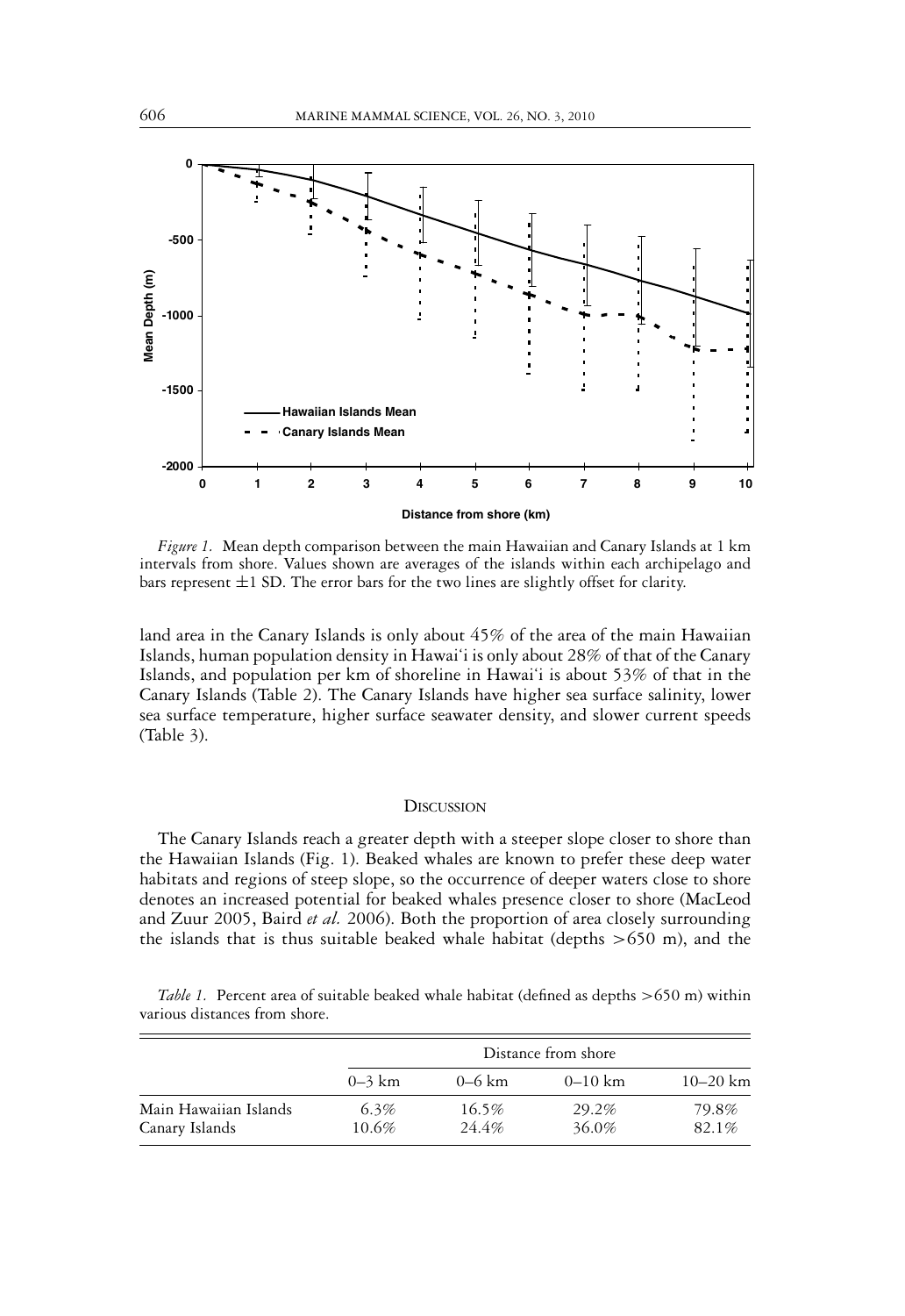|                                                                                          | Length of<br>coastline<br>(km) | Land area<br>per<br>kilometer<br>of coastline<br>$(km^2/km)$ | Human population<br>density<br>(number of<br>individuals/ $km^2$<br>land area) | Human population<br>per kilometer<br>of coastline<br>(number of<br>individuals/km) |
|------------------------------------------------------------------------------------------|--------------------------------|--------------------------------------------------------------|--------------------------------------------------------------------------------|------------------------------------------------------------------------------------|
| Main Hawaiian Islands<br>Canary Islands<br>Ratio of Hawaiian to<br>Canary Islands $(\%)$ | 1,236<br>1,098                 | 13.0<br>6.8<br>191.2%                                        | 72.9<br>264.3<br>27.6%                                                         | 944.3<br>1,792.3<br>52.7%                                                          |

*Table 2.* Comparison of land areas, coastline length, and human population density between the main Hawaiian Islands and the Canary Islands.

absolute amount of area that is suitable habitat, is greater in the Canary Islands than in the Hawaiian Islands (Table 1). Given that beaked whales appear to be found in shallower waters in the Canary Islands than in Hawai'i (Ritter and Brederlau 1999, Arranz *et al.* 2008), our use of >650 m depth for both areas is conservative, as we likely underestimate the proportion of the near-shore areas in the Canary Islands that are suitable for beaked whales.

In general, cetaceans are known to have higher stranding rates when species inhabit waters that are closer to shore; one example in particular reported beaked whales stranding in areas near locations that contain suitable beaked whale habitat closer to shore along the coast of Washington State (Norman *et al.* 2004). There is more suitable beaked whale habitat closer to shore in the Canary Islands; therefore, beaked whales will have a higher chance of reaching inshore waters and stranding in the Canary Islands rather than in the Hawaiian Islands.



*Figure 2.* Comparison of shoreline slope within 100 m of shore between the main Hawaiian Islands and the Canary Islands.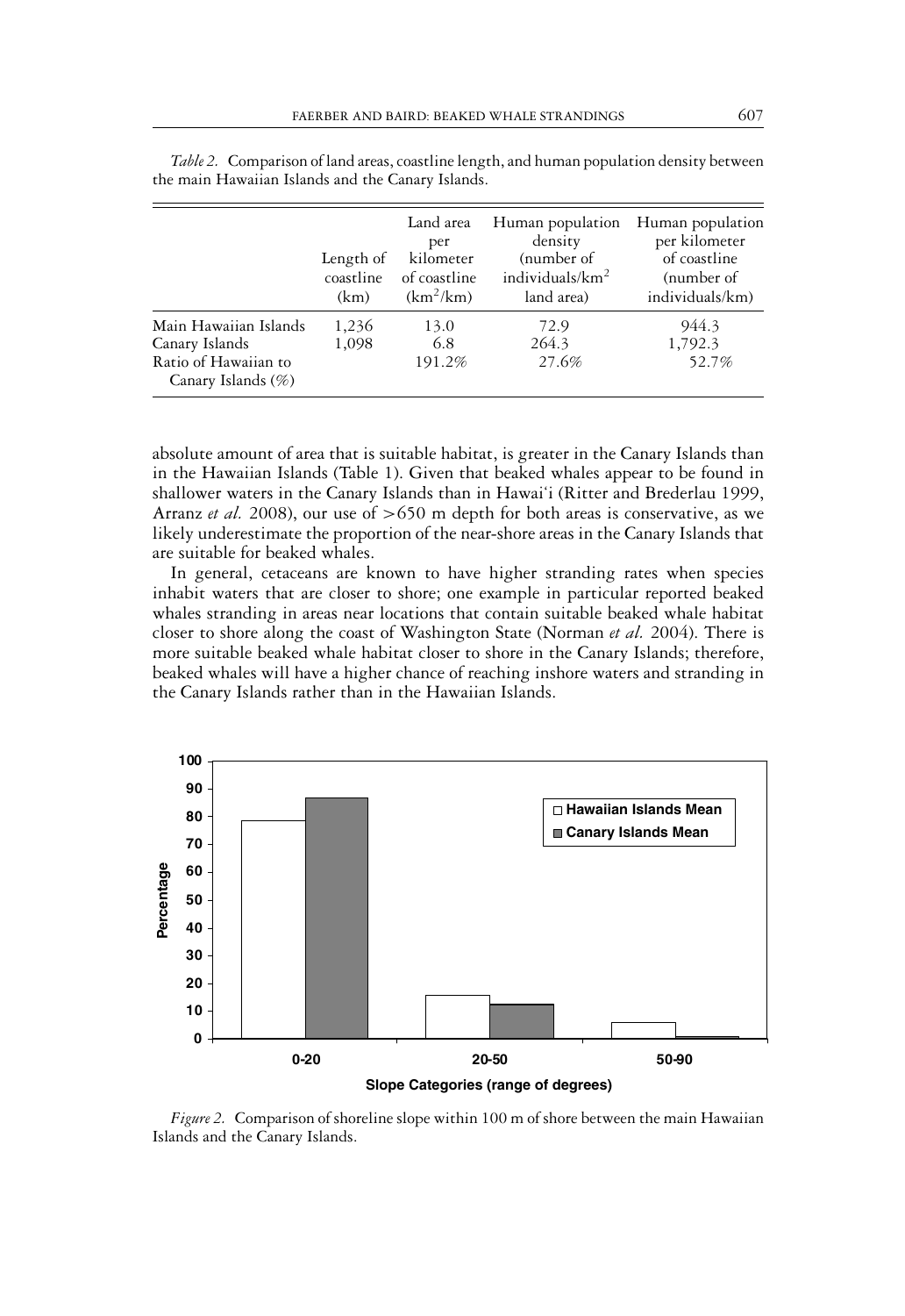|                  | Mean sea              | Mean sea                 | Mean sea                   | Mean                          |
|------------------|-----------------------|--------------------------|----------------------------|-------------------------------|
|                  | surface               | surface                  | surface                    | density of                    |
|                  | salinity <sup>a</sup> | temperature <sup>a</sup> | current speed <sup>b</sup> | surface seawater <sup>c</sup> |
|                  | (pss)                 | (°C)                     | $\text{(cm/s)}$            | $(g/cm^3)$                    |
| Hawaiian Islands | $34.5 - 35$           | $25 - 26$                | 25                         | 1.023                         |
| Canary Islands   | 36.8                  | 21                       | $5 - 20$                   | 1.025                         |

*Table 3.* Comparison of oceanic variables between the Hawaiian and Canary Islands.

a World Ocean Atlas 2005.

<sup>b</sup>Barton et al. 1998, Navarro-Pérez and Barton 2001, Zhou et al. 2000, Ocean Atlas of Hawai'i 2006

Fofonoff and Millard 1983.

Both the Canary and Hawaiian islands are of volcanic origin and contain areas of steep mountain coastlines. Direct access to beaches can be a limiting factor in the detection of whale strandings. Within the first 100 m from shore, the main Hawaiian Islands has six times more coastal access dominated by slopes that fall within 50◦– 90◦ than the Canary Islands (Fig. 2). In addition, the main Hawaiian Islands have a larger percent area of the coastline that falls into moderate slope or moderate coastal accessibility for the first 100 m inland. The probability of stranding detection is in part due to the ability to access all the locations at which an animal could possibly strand. If there is a large amount of area that is inaccessible to the public, the chance of finding stranded beaked whales drops significantly (Norman *et al.* 2004, Maldini *et al.* 2005). Hawai'i has some of the highest sea cliffs in the world. Given the nearshore topography of these two island chains, difficulties arising from coastal access issues in the main Hawaiian Islands could lead to a substantial amount of unreported beaked whale strandings, whereas in the Canary Islands a more easily accessible coast likely results in a greater proportion of strandings being detected.

As well as accessibility of shorelines as indicated by the shoreline steepness, the two smallest of the eight main Hawaiian Islands, Ni'ihau and Kaho'olawe, have restricted access and very low human populations, thus strandings on those islands are even less likely to be detected. The Hawaiian Islands have a large land area when collectively grouped and compared to the Canary Islands, yet there is a higher human population in the Canary Islands. Therefore, the Canaries contain a higher number of people potentially using the coastline (Table 2). As described in previous stranding studies (Norman *et al.* 2004, Maldini *et al.* 2005), the smaller population to land area and shoreline length ratios in the Hawaiian Islands is a reasonable cause for fewer reported beaked whale stranding events. This implies that stranding records alone do not adequately illustrate potential impacts occurring in an area.

Various oceanic variables could have a large effect on the direction of drift and location of strandings, as well as decomposition rates. Oceanic variables such as SSS and SST play a substantial role in decomposition rates and affect the buoyancy of a carcass (Norman *et al.* 2004). Increased SSS could potentially increase the degree of buoyancy for a floating carcass and increase the time available for wind and currents to push it into shore. Lower SSS levels and less dense surface seawater in the Hawaiian Islands (Table 3) may result in a carcass lying more submerged at the surface or sinking more easily. Increased SST within the main Hawaiian Islands suggests a carcass has a higher probability of faster decomposition and decreased buoyancy. Although data on whale decomposition rates and buoyancy in different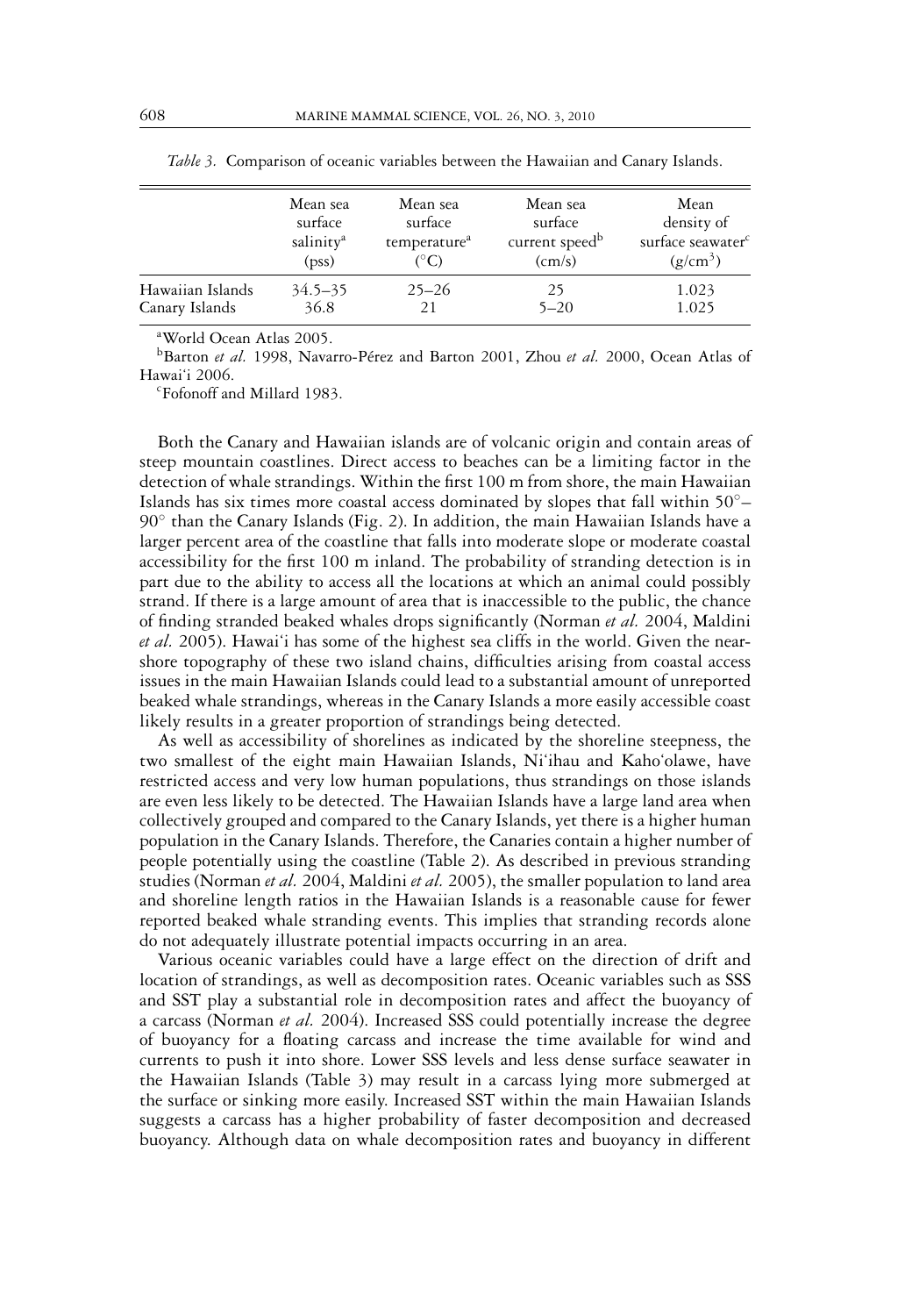water temperatures/densities are not available, these factors could all influence the pattern observed of fewer beaked strandings in the Hawaiian Islands compared to the Canary Islands.

Oceanic surface currents are capable of having a dramatic influence in determining where a carcass will go; a fast current is likely to carry a carcass or weakened beaked whale out to the open ocean faster than it can strand onshore (Norman *et al.* 2004). Surface current speed in Hawai'i is generally faster than found in the Canaries (Table 3), although current speeds vary among the islands in each archipelago and are faster in channels. This increased current speed is therefore another likely factor in the decreased number of beaked whale stranding reports in the Hawaiian Islands as they may be more likely washed out to sea and left unreported in stranding records. Current direction, as well as wind speed and direction, could potentially have an impact; however, very little differences are seen between the two archipelagos. Both locations have current directions generally running toward the southwest with wind direction predominately from north-northeast to east (Zhou *et al.* 2000, Windfinder 2009). Overall annual mean wind speed in the two island chains is very similar, approximately 5.5 m/s (Windfinder 2009). It is therefore likely that surface current speed is a potentially larger factor in the difference of detectable strandings occurring between the two archipelagos. It is important to note that current speed and direction, and also wind speed and direction, are likely to play a much larger role in relation to the location of military exercises around the island chains. In the Canary Islands, most of the naval exercises occurred east of the two islands (Fuerteventura and Lanzarote) most associated with the related beaked whale stranding events (Martín *et al.* 2004). Therefore, both wind and currents worked in favor of pushing dead or moribund beaked whales toward the islands. If military exercises were carried out west of the island chains, strandings for both locations may be less likely to be detected as carcasses will be carried out to the open ocean directly. Information on the location of exercises in the Hawaiian Islands is not available.

Expansive shallow reefs, or any shallow water break, could influence the likelihood of a beaked whale from stranding or being detected by preventing it from reaching near shore waters. It is possible that the extensive coral reefs systems around many of the main Hawaiian Islands influence the occurrence or detection of strandings. Although quantitative information on the amount of coral reef reaching close to the surface is not available for all of the main Hawaiian Islands, on the south shore of Moloka'i, for example, a shallow reef with a significant portion reaching <5 m from the ocean surface extends nearly 1 km perpendicular from shore and stretches virtually across the entire south shore of the island (Logan *et al.* 2005). Due to water temperatures surrounding the Canary Islands, it is possible for some corals to form; however, reefs do not (Brito and Ocaña 2004). No fringing coral reefs and fewer shallow water breaks suggests a higher probability that a moribund beaked whale will reach near shore waters in the Canary Islands.

Scavengers in the sea are an integral part of the ocean ecosystem. Scavenging on cetacean carcasses is an important food source for some sharks (Heithaus 2001). Consumption rates by various scavengers (not just sharks) have been measured at a removal of up to 40–60 kg/d of soft whale tissue (Smith and Baco 2003). Evidence of shark scavenging on cetaceans in Hawai'i was recently reported off the west coast of the Island of Hawai'i (National Oceanic and Atmospheric Administration 2006). A humpback whale (*Megaptera novaeangliae*) was reported as ailing and within hours up to 25 tiger sharks (*Galeocerdo cuvier*) were reported attacking the weakened animal. The whale eventually died and it was hauled offshore and tethered to a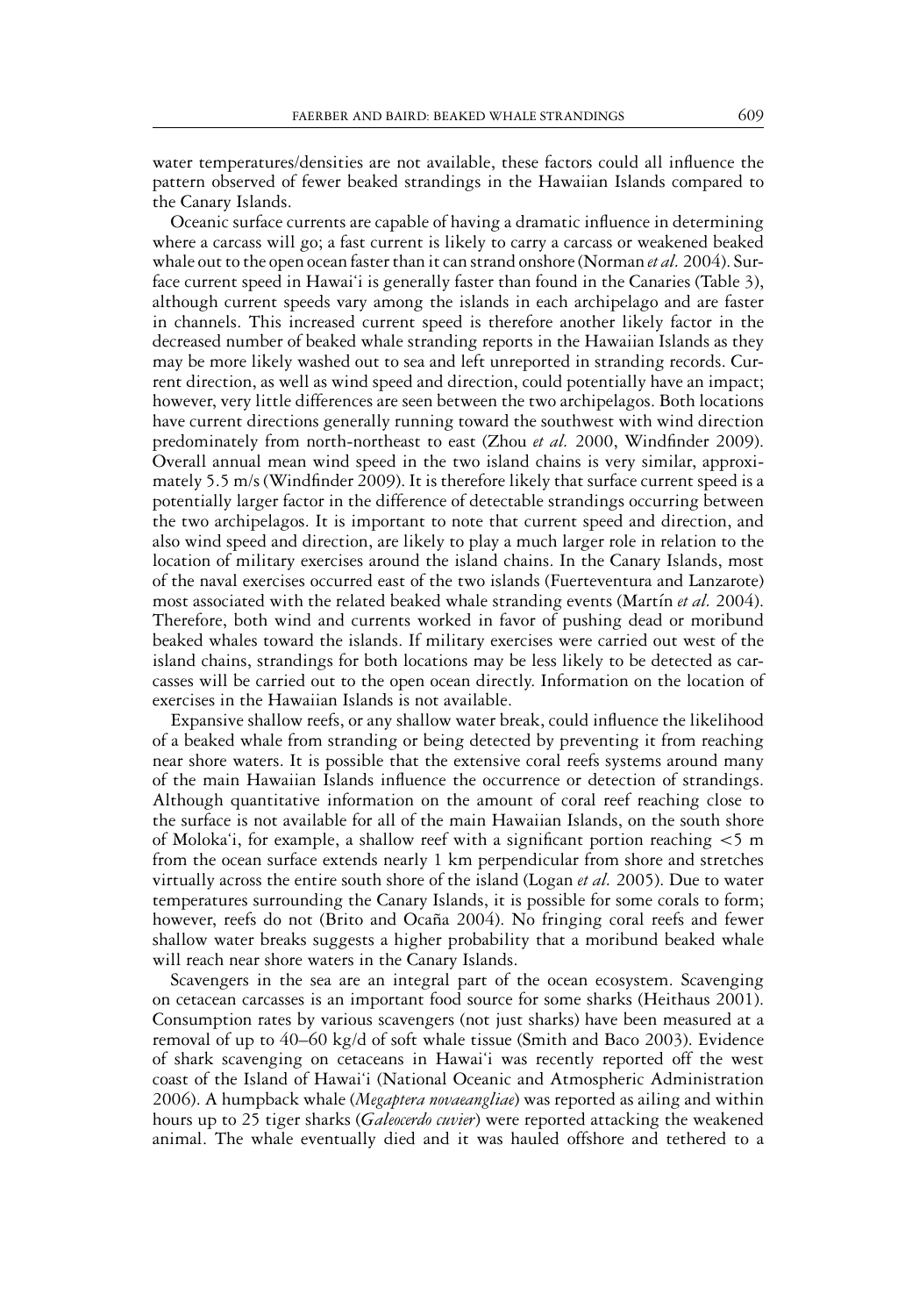fishing buoy; nothing remained of the carcass the following day (National Oceanic and Atmospheric Administration 2006). This event is an example of the scavenging strength, pressure, and immediacy by sharks in the Hawaiian Islands. While there is no information on relative population density of tiger sharks in the two areas, if shark numbers around the Hawaiian Islands are greater than that of the Canary Islands, it is possible beaked whales that die or are disorientated by military sonar exercises have a decreased probability of reaching nearshore waters due to consumption. Limitations due to shark behavior make it difficult to assess populations and determine scavenging pressures in both locations but this could be a factor in the apparent lack of beaked whale mass strandings in the Hawaiian Islands.

Marine mammals inhabiting areas closer to shore are more likely to strand and naval exercises that occur closer to shore have a higher potential to impact nearshore populations of beaked whales. In the Canary Islands, a documented naval exercise occurring over 185 km off the coast of the archipelago still resulted in the stranding of beaked whales (Aguilar de Soto and Martín 2007); it is evident that the distance at which these types of naval exercises occur and their potential impacts are largely unknown. While most naval exercise locations remain classified, it is important to note that even exercises in open-sea environments but relatively near locations of beaked whale populations could potentially cause an impact. It will be inherently more difficult to ascertain the level of impact for open sea exercises, as the likelihood of an animal making it to shore to strand will be even lower.

Oceanic variables discussed are dynamic and complex processes that are considered here fairly simplistically. It is important to note that all of the variables, including bathymetry and topography, are discussed in general at the level of the archipelago for both the Canary and main Hawaiian Islands. While they vary on a small scale within each island chain, an analysis on an island-by-island basis would reveal factors that influence stranding probabilities within each archipelago, such as general wind patterns and speed, which vary on small scales based on topography. All of these factors could play a substantial role in fine scale analyses; however, they are unlikely to affect our general conclusions that bathymetry, topography, human population density, and ocean variables such as currents and sea surface temperature all vary consistently between the two broad archipelagos, such that dead or moribund beaked whales are more likely to strand and be detected in the Canary Islands than in Hawai'i.

There is significant potential for underestimating the impact naval sonar use may be having on beaked whales, in the main Hawaiian Islands and elsewhere. The variables analyzed in this study suggest beaked whales are less likely to either strand or be detected in the Hawaiian Islands. Therefore, mortalities and/or strandings may be occurring more frequently than is evident by the limited stranding record, and it is inappropriate to conclude there has been no impact on beaked whales from anthropogenic activity in the Hawaiian Islands.

#### **ACKNOWLEDGMENTS**

We thank Paul Nachtigall for discussions stimulating these analyses, Natacha Aguilar Soto, Antonio Fernandez, Vidal Martín and Antonella Servidio for information on beaked whales in the Canary Islands, Des Barton for information on current speeds in the Canary Islands, Bob Brownell for information related to strandings, Andrew Packwood for assistance with GIS, John Goold for advice, and Brandon Southall and two anonymous reviewers for constructive comments on the manuscript.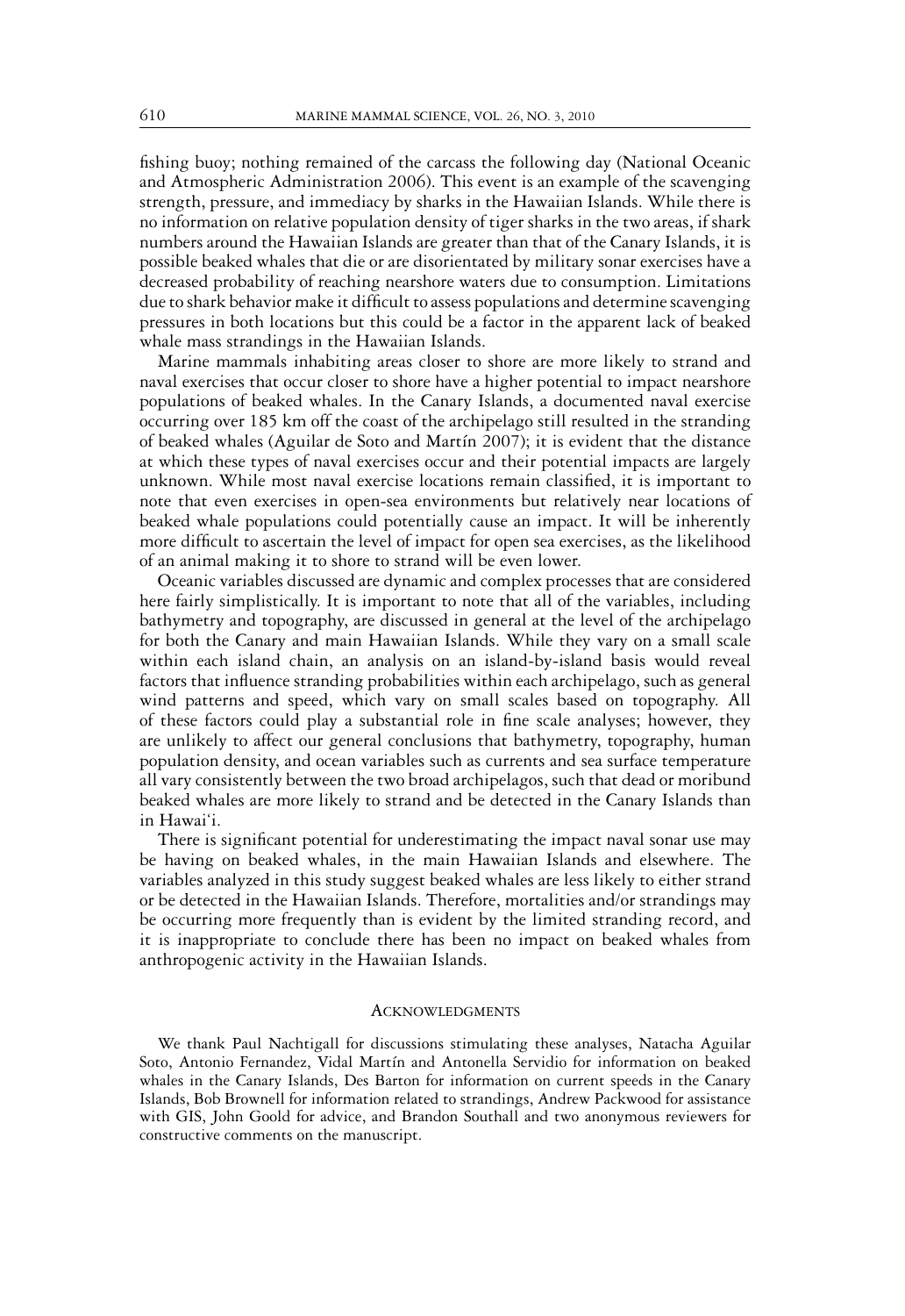#### LITERATURE CITED

- Aguilar de Soto, N. 2006. Acoustic and diving behaviour of the short-finned pilot whales (*Globicephala macrorhynchus*) and Blainville's beaked whale (*Mesoplodon densirostris*) in the Canary Islands. Implications on the effects of man-made noise and boat collisions. Ph.D. thesis, Universidad de La Laguna, La Laguna, Spain. 252 pp.
- Aguilar de Soto, N., and V. Mart´ın. 2007. Canary Islands naval moratoria. Pages 27–29 *in* T. Agardy, N. Aguilar, A. Cañadas, M. Engel, A. Frantzis, L. Hatch, E. Hoyt, K. Kaschner, E. LaBrecque, V. Martín, G. Notarbartolo di Sciara, G. Pavan, A. Servidio, B. Smith, J. Wang, L. Weilgart, B. Wintle and A. Wright, eds. A global scientific workshop on spatio-temporal management of noise. Report of the Scientific Workshop. 44 pp. Available at http://www.sound-in-the-sea.org/download/str2007\_en.pdf (accessed June 2009).
- Anonymous. 2006. 2006 Supplement to the 2002 Rim of the Pacific (RIMPAC) programmatic environmental assessment. Available at http://www.nmfs.noaa.gov/pr/ pdfs/permits/rimpac\_ea.pdf (accessed August 2006).
- Arranz, P., N. Aguilar Soto, C. Aparicio, I. Dominiquez, F. Diaz and M. Johnson. 2008. Coastal habitat use by Cuvier's and Blainville's beaked whales off El Hierro, Canary Islands. Proceedings of the 22nd Annual Conference of the European Cetacean Society, Egmond aan Zee, The Netherlands. 5 pp.
- Baird, R. W., D. L. Webster, D. J. McSweeney, A. D. Ligon, G. S. Schorr and J. Barlow. 2006. Diving behaviour of Cuvier's (*Ziphius cavirostris*) and Blainville's beaked whales (*Mesoplodon densirostris*) in Hawai'i. Canadian Journal of Zoology 84:1120– 1128.
- Baird, R. W., D. L. Webster, G. S. Schorr, D. J. McSweeney and J. Barlow. 2008. Diel variation in beaked whale diving behavior. Marine Mammal Science 24:630–642.
- Balcomb, K. C. III, and D. E. Claridge. 2001. A mass stranding of cetaceans caused by naval sonar in the Bahamas. Bahamas Journal of Science 5:1–12.
- Barton, E. D., J. Arístegui, P. Tett, M. Cantón, J. García Braun, S. Hernández-León, L. Nykjaer, C. Almeida, J. Almunia, S. Ballesteros, G. Basterretxea, J. Escánez, L. García-Weill, A. Hernández-Guerra, F. López-Laatzen, R. Molina, M. F. Montero, E. Navarro-Pérez, J. M. Rodríguez, K. van Lenning, H. Vélez and K. Wild. 1998. The transition zone of the Canary Current upwelling region. Progress in Oceanography 41:455–504.
- Barton, E. D., P. Flament, H. Dodds and E. G. Mitchelson-Jacob. 2001. Mesoscale structure viewed by SAR and AVHRR near the Canary Islands. Scientia Marina 65(supplement 1):167–175.
- Brito, A., and O. Ocaña. 2004. Corales de Las Islas Canarias. 1st edition. F. Lemus, La Laguna, Spain.
- Cox, T. M., T. J. Ragen, A. J. Read, E. Vos, R. W. Baird, K. Balcomb, J. Barlow, J. Caldwell, T. Cranford, L. Crum, A. D'Amico, G. D'Spain, A. Fernández, J. Finneran, R. Gentry, W. Gerth, F. Gulland, J. Hildebrand, D. Houser, T. Hullar, P. D. Jepson, D. Ketten, C. D. MacLeod, P. Miller, S. Moore, D. C. Mountain, D. Palka, P. Ponganis, S. Rommel, T. Rowles, B. Taylor, P. Tyack, D. Wartzok, R. Gisiner, J. Mead and L. Benner. 2006. Understanding the impacts of anthropogenic sound on beaked whales. Journal of Cetacean Research and Management 7:177–187.
- Divins, D. L., and D. Metzger. 2006. NGDC coastal relief model. Volume 10. Available at http://www.ngdc.noaa.gov/mgg/coastal/coastal.html (accessed August 2006).
- D'Spain, G. L., A. D. D'Amico and D. M. Fromm. 2006. Properties of the underwater sound fields during some well documented beaked whale mass stranding events. Journal of Cetacean Research and Management 7:223–238.
- Evans, D. L., and G. R. England. 2001. Joint interim report Bahamas marine mammal stranding event of 15–16 March 2000. US Department of Commerce and US Navy, Washington, D.C. Available at http://www.nmfs.noaa.gov/pr/pdfs/health/ stranding\_bahamas2000.pdf (accessed November 2006).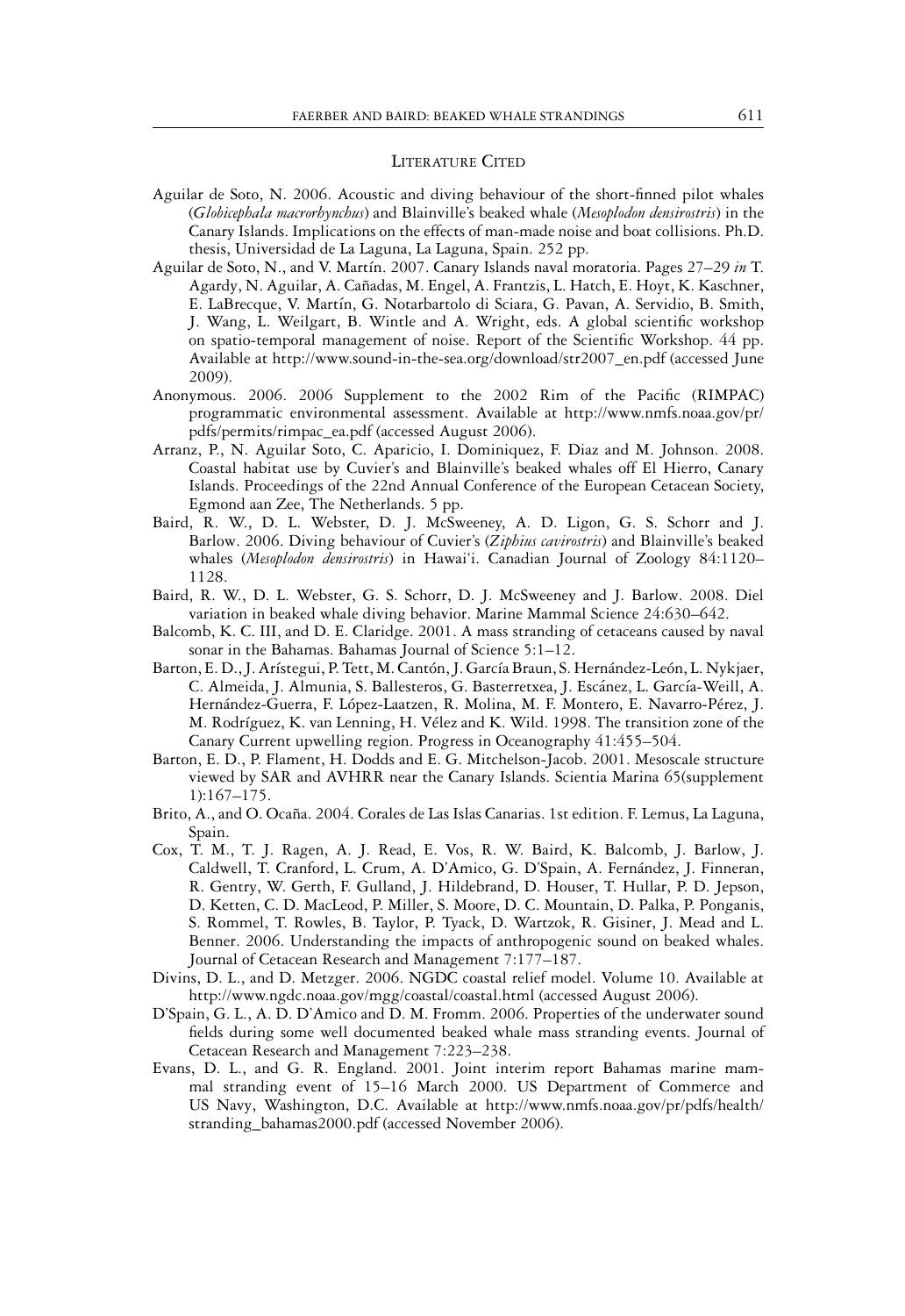- Fernandez, A., J. F. Edwards, F. Rodriguez, A. Espinosa de los Monteros, P. Herraez, P. Castro, ´ J. R. Jaber, V. Martín and M. Arbelo. 2005. "Gas and fat embolic syndrome" involving a mass stranding of beaked whales (family Ziphiidae) exposed to anthropogenic sonar signals. Veterinary Pathology 42:446–457.
- Fofonoff, N. P., and R. C. Millard. 1983. Algorithms for the computation of fundamental properties of seawater. UNESCO technical papers in marine science 44:1–53. Available at http://unesdoc.unesco.org/images/0005/000598/059832EB.pdf (accessed March 2009).
- Frantzis, A. 1998. Does acoustic testing strand whales? Nature 392:29.
- Frantzis, A. 2004. The first mass stranding that was associated with the use of active sonar (Kyparissiakos Gulf, Greece, 1996). ECS Newsletter 42(Special Edition):14– 20.
- Freitas, L. 2004. The stranding of three Cuvier's beaked whales *Ziphius cavirostris* in Madeira archipelago—May 2000. ECS Newsletter 42(Special Edition):28–32.
- GEBCO. 2003. General bathymetric chart of the oceans. CD-ROM. Available at http:// www.gebco.net.
- Hawaii. 2005. The State of Hawaii data book 2005. Available at http://www.hawaii.gov (accessed November 2006).
- Heithaus, M. R. 2001. Predator-prey and competitive interactions between sharks (order Selachii) and dolphins (suborder Odontoceti): A review. Journal of Zoology, London 253:53–68.
- Hildebrand, J. A. 2005. Impacts of anthropogenic sound. Pages 101–124 *in* J. E. Reynolds III, W. F. Perrin, R. R. Reeves, S. Montgomery and T. Ragen, eds. Marine mammal research: Conservation beyond crisis. The Johns Hopkins University Press, Baltimore, MD.
- Hooker, S. K., R. W. Baird and A. Fahlman. 2009. Could beaked whales get the bends? Effect of diving behaviour and physiology on modeled gas exchange for three species: *Ziphius cavirostris, Mesoplodon densirostris*, and *Hyperoodon ampullatus*. Respiratory Physiology & Neurobiology 167:235–246.
- Instituto Nacional de Estadística. 2006. Instituto Nacional de Estadística public website. http://www.ine.es (accessed September 2006).
- International Whaling Commission. 2006. Report of the Scientific Committee. Journal of Cetacean Research and Management (Supplement) 8:56.
- Jepson, P. D., M. Arbelo, R. Deaville, I. A. P. Patterson, P. Castro, J. R. Baker, E. Degollada, H. M. Ross, P. Herráez, A. M. Pocknell, F. Rodríguez, F. E. Howie, A. Espinosa, R. J. Reid, J. R. Jaber, V. Martín, A. A. Cunningham and A. Fernández. 2003. Gas-bubble lesions in stranded cetaceans. Nature 425:575.
- Johnson, M. P., P. T. Madsen, W. M. X. Zimmer, N. Aguilar de Soto and P. L. Tyack. 2004. Beaked whales echolocate on prey. Proceedings of the Royal Society B Biological Sciences 271:S383–S386.
- Logan, J. B., M. E. Field and P. S. Chavez. 2005. Bathymetry and selected views of the fringing coral reef, south Moloka'i, Hawaii. USGS. Available at http://pubs.usgs.gov/ sim/2005/2886/ (accessed November 2009).
- MacLeod, C. D., and A. F. Zuur. 2005. Habitat utilization of Blainville's beaked whales off Great Abaco, northern Bahamas, in relation to seabed topography. Marine Biology 147:1–11.
- Madsen, P. T., M. Johnson, N. Aguilar de Soto, W. M. X. Zimmer and P. L. Tyack. 2005. Biosonar performance of foraging beaked whales (*Mesoplodon densirostris*). Journal of Experimental Biology 208:181–194.
- Maldini, D., L. Mazzuca and S. Atkinson. 2005. Odontocete stranding patterns in the main Hawaiian Islands (1937–2002): How do they compare with live animal surveys? Pacific Science 59:55–67.
- MapMart. 2006. Online digital mapping service. http://www.mapmart.com (accessed November 2006).